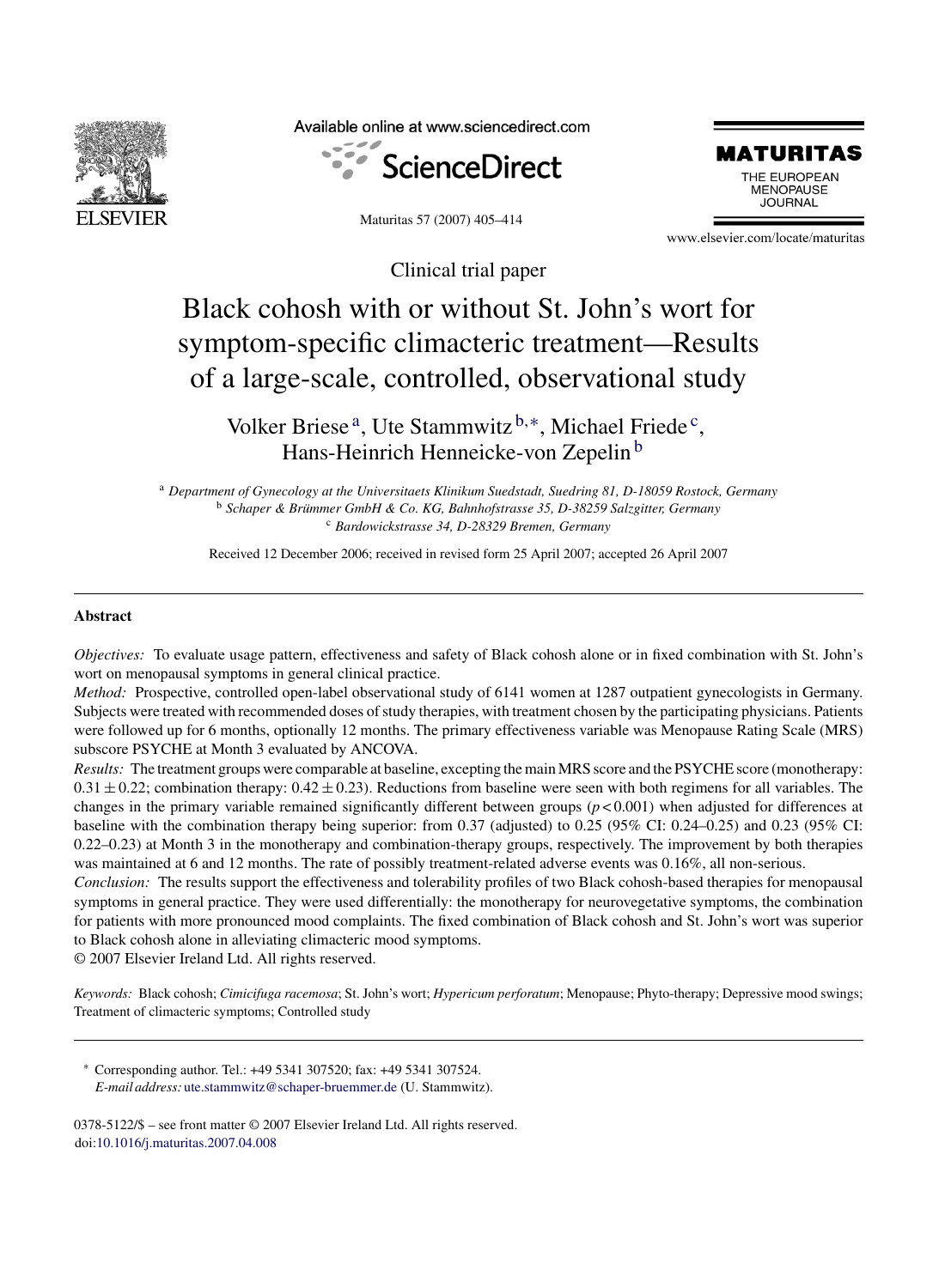# **1. Introduction**

The menopausal transition is very frequently accompanied by hot flushes, sleep disturbances or mood changes [\[1–4\].](#page-9-0) A recent estimate puts the percentages of women experiencing such symptoms during menopause at 85% [\[5\].](#page-9-0) In addition, a large proportion of women resort to self-medications with over-the-counter (OTC) medications or complementary and alternative medications (CAM) [\[6\].](#page-9-0)

After the Women's Health Initiative Study (WHI) shed doubt on the value of hormone replacement therapy (HRT) [\[7\]](#page-9-0) the interest in alternative therapies has increased. Among herbal remedies to alleviate menopausal complaints, the most common are preparations based on Black cohosh (*Actaea racemosa*, formerly called *Cimicifuga racemosa*). The effects of Black cohosh are commonly attributed to the two main constituent groups, i.e. triterpene glycosides (actein, 27-deoxyactein, cimicifugoside) and cinnamic acid esters [\[8,9\].](#page-9-0) The research on Black cohosh is recognized also by the American Herbal Pharmacopoeia [\[10\],](#page-9-0) World Health Organization and others. Most of the data available on the efficacy and safety have been obtained with the commercially available preparation Remifemin® (Remifemin; Schaper & Brümmer GmbH & Co. KG, Salzgitter, Germany) based on 2.5 mg native isopropanolic Black cohosh extract (isopropanolic *C. racemosa* = iCR), corresponding to approximately 20 mg herbal rootstock matter per tablet.

Each tablet of the combination preparation Remifemin® plus contains 3.75 mg iCR extract and 70 mg of an ethanolic extract from 245 to 350 mg St. John's wort (*Hypericum perforatum*), a dosage recommended by the German Commission E. The efficacy of St. John's wort for the treatment of mild depression has been demonstrated in numerous clinical studies [\[11\].](#page-9-0) Guidelines from the American College of Physicians–American Society of Internal Medicine state that St. John's wort may be considered for short-term treatment of mild acute depression [\[12\].](#page-9-0)

Both Black cohosh-based preparations have been shown to be effective and well-tolerated in placebocontrolled randomized clinical trials using standardized efficacy assessment methods [\[13,14\].](#page-9-0) Osmers et al. showed daily administration of the Remifemin

monotherapy preparation to improve Menopause Rating Scale (MRS) [\[15\]](#page-9-0) score by 0.03 to 0.05 units compared with placebo over a period of 12 weeks in 304 subjects; a similar effect to those with hormone replacement therapy. In a study by Uebelhack et al. of the combination preparation with *H. perforatum* in 301 subjects with pronounced psychological symptoms, both MRS score and the summary score on the Hamilton Depression Rating Scale improved with active treatment compared with placebo over 16 weeks of treatment. In both these randomized trials, there were no relevant group differences in adverse events, laboratory findings, or tolerability.

However, randomized controlled clinical trials represent an artificial situation that does not necessarily correspond to that encountered by individuals taking medications in daily life. The efficacy and safety of drugs depend on a variety of factors and patients' treatment patterns are seldom as standardized as in closely monitored randomized trials, which are based on highly selected study populations, specified outcomes and restricted use of other therapies. The enormous number of women affected by menopausal symptoms results in huge variation within the patient population that would be difficult to capture in randomized studies. Thus, there is a need for data on the usage patterns (the prescribing behavior under conditions of everyday medical practice) and on the effectiveness of both products in such settings. The primary objective of this study was to prove superiority of Remifemin® plus versus Remifemin® on psychological symptoms after 3 months of treatment. The choice of primary variable was governed by the main difference between the two preparations used in the study, i.e., the presence of St. John's Wort in Remifemin® plus. For this purpose, a large-scale, non-randomized, observational design was chosen.

## **2. Materials and methods**

# *2.1. Study design*

This was a prospective, non-randomized, open-label observational study conducted between March 2002 and March 2004 in 1287 outpatient gynecologists' practices from all parts of Germany. The study design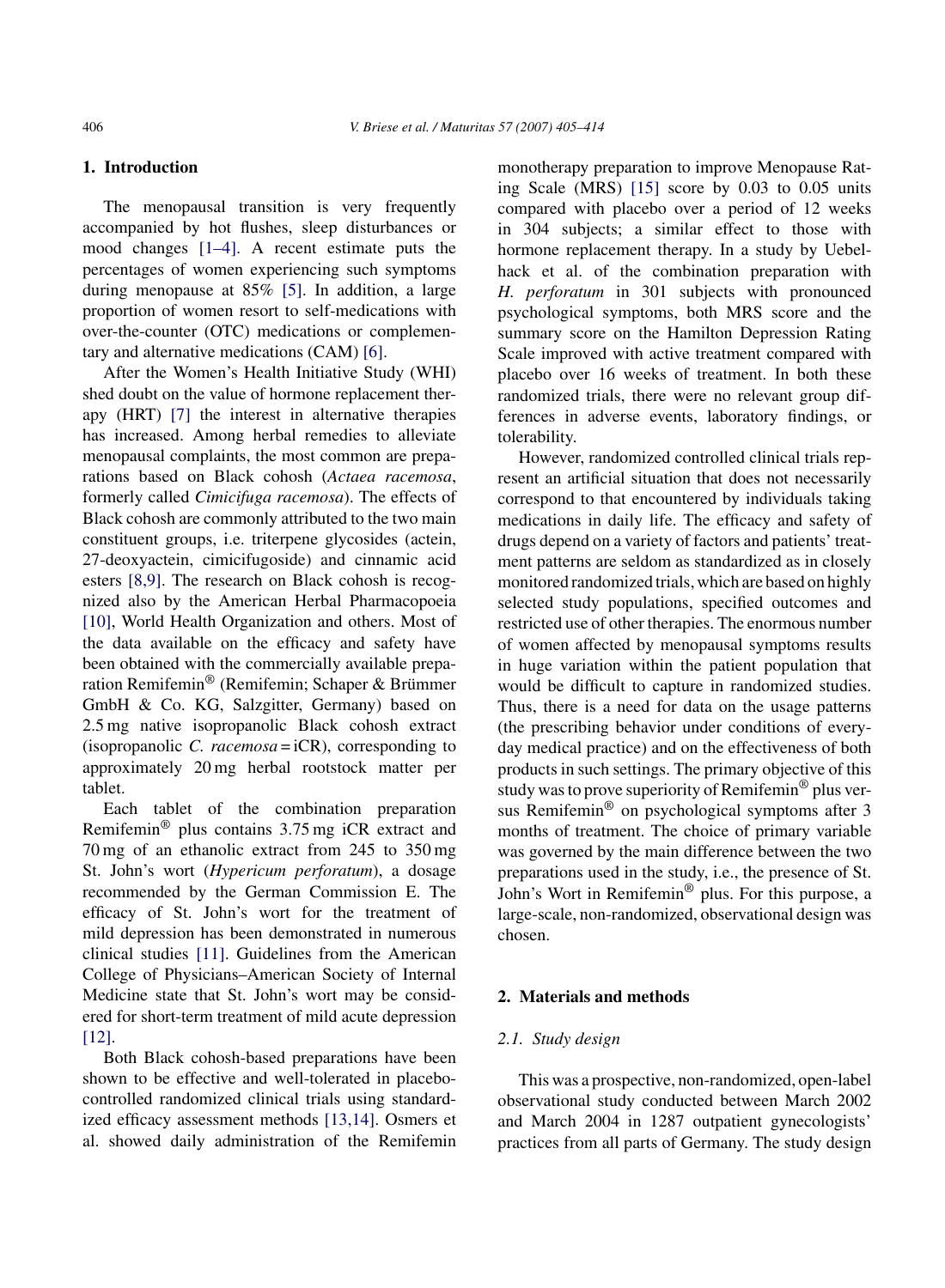and conduct was in accordance with the German federal recommendations for the conduct of observational trials[\[16\]. I](#page-9-0)ncluded were women with any menopausal symptoms. Exclusion criteria were treatment with any study medication during the previous 6 months and hormone replacement therapy (HRT) in the 4 weeks preceding the study. Up to 12 patients could be enrolled per center.

Subjects were treated with recommended standard doses of Remifemin® monotherapy or Remifemin® plus combination therapy, with the choice of treatment entirely at the discretion of the participating physician. The recommended dose of Remifemin® tablets is 1 tablet twice daily (bid). The recommended doses of the combination preparation are 1 or 2 tablets bid. Changes to doses were allowed and documented if considered necessary by the physician. A change from one study therapy to the other was also permitted if considered in the patients' best interest. The concomitant use of HRT was not allowed for the duration of the study.

The patients were followed up for a period of 6 months with a possibility of continuing for an additional 6 months. Patients were examined at Months 0, 3 and 6 and those continuing for an additional 6 months were also examined at Month 12. The pre-defined primary effectiveness variable was assessed at Month 3 because this has been the most frequent duration of randomized controlled trials investigating efficacy in menopausal symptoms.

Treatment effectiveness was assessed on the MRS scale, an established standard for comparing profiles of climacteric symptoms over time, and an adequate diagnostic instrument for menopausal quality of life [\[17\].](#page-9-0) This scale grades 10 items by the physician: (1) hot flushes, sweating; (2) cardiac complaints; (3) sleep disorders; (4) depressive mood; (5) nervousness, nervous irritability; (6) generally impaired performance and memory; (7) disorders of sexuality; (8) urinary complaints; (9) vaginal dryness; and (10) joint and muscle symptoms. The severity of these symptoms is ranked on a 10-point scale from 0.0 to 1.0: mild (0.1–0.3), moderate (0.4–0.5), severe (0.6–0.7), or very severe (0.8–1.0). Total MRS score and subscores are calculated as the means of the included symptoms. The total MRS score comprises all items and, in addition, the following subscores are computed: HOT FLUSHES: mean of items 1 and 3; PSYCHE: items 4 to 6; ATROPHY: items 7 to 9; and SOMA: items 2 and 10.

# *2.2. Variables and analyses*

The pre-defined primary effectiveness variable was the change in the MRS subscore PSYCHE from baseline to Month 3 in the intent-to-treat (ITT) population. Changes in the total MRS score, changes in the other subscores above and changes from baseline to all other time points were treated as secondary variables. The main variable was assessed using analysis of covariance (ANCOVA) with baseline score, menopause status, anti-estrogen therapy (because patients with a history of breast cancer were also allowed to be included), HRT in the last 3 months and propensity score as covariates. The criterion for significance was set to  $p < 0.05$ . As the covariates in the confirmatory statistical procedure were pre-defined, there was no multiple alpha-inflationary testing conducted. The propensity score is the probability of an individual patient to be assigned to treatment with either of the medications [\[18\].](#page-9-0) The term PS refers to the probability that an individual will belong to one of the treatment groups, given a certain set of baseline criteria. Two patients with similar PS values can be shown to have highly similar criteria, whichever treatment group they belong to and patients in similar PS strata will show comparable baseline criteria. Thus, applying PS to observational studies reduces bias and allows for the application of standard statistical methods [\[19\].](#page-9-0)

The profile of effectiveness was compared by using Cohen's *D* ( $M_1 - M_2/s$  pooled where  $s$  pooled =  $\sqrt{(s_1^2 +$  $s_2^2$  $/2$ ]); the difference between groups divided by the standard deviation) for the differences from baseline of all 10 MRS-items [\(Fig. 3\).](#page-5-0) Confidence intervals of the Cohen's *D* excluding 0.2 denote a relevant and significant group difference [\[20\].](#page-9-0) Additionally the clinical global impression of improvement (CGI-2) was estimated by the physician. All secondary variables and changes at all other time points were analyzed descriptively. The last observation carried forward (LOCF) principle was used in cases where data were missing. Patients who changed between the study treatments during the study were analyzed as belonging to the most recent treatment group; thus, patients changing therapy after Month 3 were included in their original treatment group for the primary effectiveness analysis.

The extension study was pre-specified to include those subjects for whom data were available after 12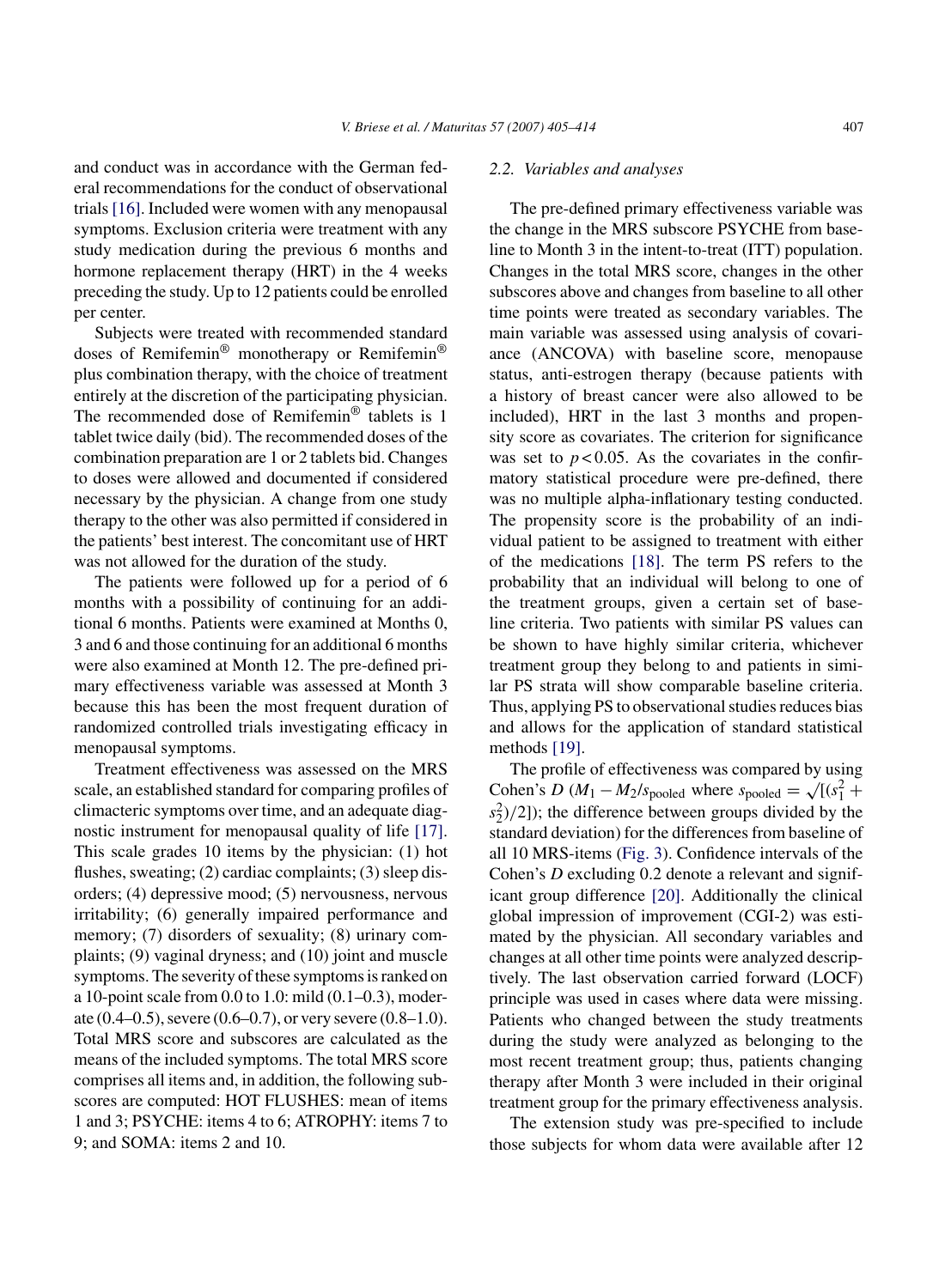months. The objective of the extension was to monitor the sustainability of the results of the main study, with emphasis on the long-term tolerability. The primary variable in the analysis of the 12-month extension data was the change in the total MRS score at Month 12. Changes in the other subscores and a global assessment of the treatment effect were analyzed as secondary variables.

All variables in the 12-month extension study were analyzed descriptively. All statistical analyses were carried out using SPSS 12.0.1 for Windows (SPSS Inc., Chicago, IL).

Safety was assessed during the main study and in the extension period as overall tolerability, and as frequency of adverse events. Tolerability was evaluated by the gynecologist and by the patient separately and graded on a scale from 1 to 4 where  $1 =$  excellent;  $2 = \text{good}$ ;  $3 = \text{moderate}$  and  $4 = \text{unsatisfactory}$ . Compliance was monitored by the physician. Non-compliance was defined as <75% adherence to the treatment scheme for the time period studied. Laboratory data were not collected.

The accuracy of the case report forms (CRFs) was ascertained by a system of measures: Random spot source-data verifications were conducted in 102 practices and 321 case report forms; a process agreed with all centers before participating in the study. At least upon collection of CRFs, they were visually browsed for completeness of key variables. Computerized plausibility checks were performed during data entry followed by a written query procedure.

#### **3. Results**

# *3.1. Patient disposition and demographics*

A total of 6141 women were enrolled in 1287 practices. They received at least one dose of study medication and effectiveness data was reported at least once, thus qualifying for inclusion in the ITT population. Of the enrolled subjects, 3027 (49%) received the monotherapy, mostly as tablets  $(n = 2798; 46\%)$  but in a few cases  $(n=229; 4\%)$  as solution. The combination preparation was administered to 3114 subjects (51%). During the course of the study, 244 subjects (4%) changed treatment from monotherapy to combination therapy; a change in treatment regimen from



Fig. 1. Patient disposition.

combination therapy to monotherapy was observed for 87 subjects (2%).

Patient disposition is shown in Fig. 1. One hundred and ninety-three participants discontinued therapy before Visit 2 (Month 3). A further 380 patients ended the study at Month 3. The number who discontinued between Visits 2 and 3 (Months 3 and 6) was 195. The discontinuation rates from baseline to Month 6 were thus 15% for the monotherapy and 11% for the combination treatment. Dropout rates did not cluster around any particular time period during the course of the study. The main reasons for discontinuations were marked improvement (2%) or no improvement (2%) of symptoms, non-compliance with the treatment scheme (3%) or initiation of HRT (4%).

The demographics of the two treatment groups were comparable at baseline ([Table 1\).](#page-4-0) Mean age was 52 years and a slightly higher percentage of participants (57%) were post-menopausal than pre-menopausal. The mean duration of menopausal symptoms at study entry was 2.5 years. Around one-third of the subjects had used previous therapies for menopausal symptoms, most commonly HRT (in 27% of the total population).

The percentage of patients with concomitant diseases was slightly higher in the Remifemin® plus group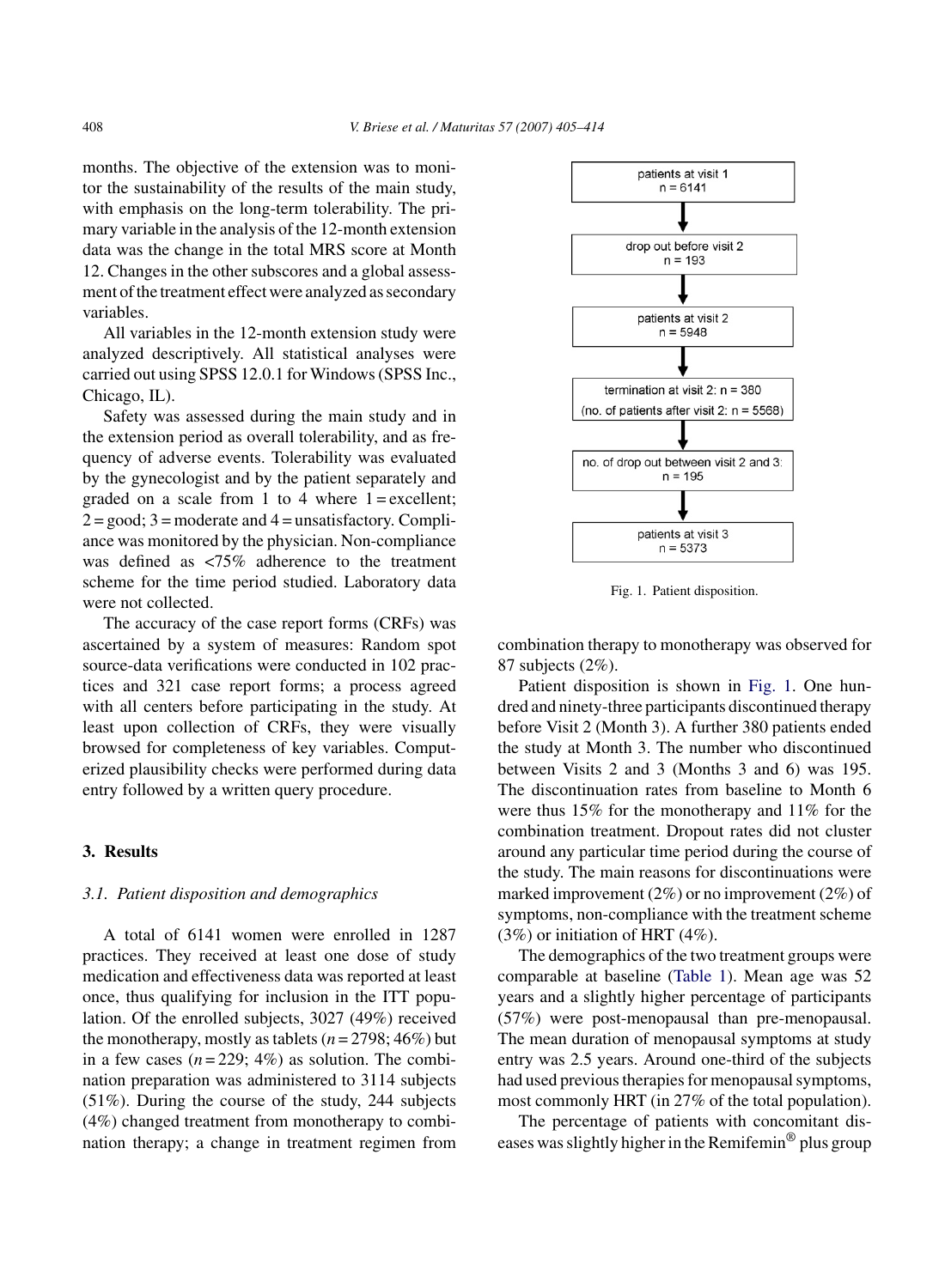|                                                                            | Total $(n = 6141)$ | Monotherapy<br>$(n=3027)$ | Combination therapy<br>$(n=3114)$ | 12 months subset<br>$(n=736=337+399)$ |  |
|----------------------------------------------------------------------------|--------------------|---------------------------|-----------------------------------|---------------------------------------|--|
| Age years mean $\pm$ S.D.                                                  | $52 + 7$           |                           | $53 + 7$                          | $53 \pm 6$                            |  |
| Height cm mean $\pm$ S.D.                                                  | $166 \pm 6$        | $166 + 6$                 | $166 + 6$                         | $166 \pm 5$                           |  |
| Weight kg mean $\pm$ S.D.                                                  | $69 \pm 10$        | $69 \pm 10$               | $70 \pm 11$                       | $70 \pm 10$                           |  |
| BMI kg/m <sup>2</sup> $\pm$ S.D.                                           | $25 \pm 4$         | $25 \pm 4$                | $25 + 4$                          | $25 \pm 4$                            |  |
| Pre-menopausal $n$ (%)                                                     | 2642 (43%)         | 1361 (45%)                | $1281(42\%)$                      | 288 (40%)                             |  |
| Post-menopausal $n$ (%)                                                    | 3444 (57%)         | 1640(55%)                 | 1804 (58%)                        | 443 (60%)                             |  |
| No hysterectomy                                                            | 4565 (79%)         | 2282(80%)                 | 2283(78%)                         | 541 (78%)                             |  |
| No ovarectomy                                                              | 5309 (94%)         | 2636(94%)                 | 2673 (93%)                        | 634 (93%)                             |  |
| Duration of climacteric complaints at<br>start of therapy years $\pm$ S.D. | $2.5 \pm 3.7$      | $2.3 \pm 3.6$             | $2.7 \pm 3.8$                     | $2.7 \pm 3.8$                         |  |
| Previous breast cancer (%)                                                 | 479(8%)            | 195(6%)                   | 284(9%)                           | 59(8%)                                |  |
| Previous therapies $n(\%)$                                                 | 2091 (34%)         | 981 (32%)                 | $1110(36\%)$                      | 264(35%)                              |  |
| Herbal therapies $n(\%)$                                                   | 480(8%)            | 226(7%)                   | 254(8%)                           | 55(8%)                                |  |
| HRT $n$ (%)                                                                | 1652(27%)          | 766 (25%)                 | 886(28%)                          | 213(29%)                              |  |

<span id="page-4-0"></span>Table 1 Baseline characteristics

(27% versus 23%). This was mainly because of a higher rate of tumors and more disorders of the nervous system in this group. Most frequent concomitant diseases were neoplasm (26%, mostly breast cancer), cardiovascular diseases (27%, mostly essential hypertension) or endocrine, nutritional and metabolic disorders (15%, mainly adiposity, diabetes mellitus, thyroid disorders). There were no differences between the two groups in concomitant medications: a total of 86% of the patients received concomitant medication, 12% were treated with one and 2% were treated with two preparations.

# *3.2. Usage pattern of monotherapy versus combination therapy*

Women receiving combination therapy had significantly higher PSYCHE scores (worse symptoms) than those in the monotherapy group. These differences were seen for all three components of this subscore: depressive moods, nervousness and irritability, and generally impaired performance and memory (Table 2). With the exception of the subscore PSY-CHE and the main MRS score, subscores did not differ relevantly between the groups, although patients in the combination-therapy group trended to worse symptoms than those receiving monotherapy. Of the subscores, the highest subscore was HOT FLUSHES (0.54 MRS-units), followed by PSYCHE. Those two subscores were the main determinants of the total MRS score. The degree of severity in the total population at baseline (Table 2) was moderate for sleep disorders  $(0.50 \pm 0.27)$ , depressive moods  $(0.40 \pm 0.29)$ , nervousness/irritability (0.41  $\pm$  0.27) and severe for hot flushes  $(0.58 \pm 0.24)$ ; all values are mean  $\pm$  S.D.).

Table 2

Psycholocigal symptoms and MRS scores: values at baseline, Month 3 and Month 6, respectively in the two treatment groups

| Mean $\pm$ S.D.                 |                 | Monotherapy $(n = 3027)$ |                 |                 | Combination therapy $(n=3114)$ |                 |  |
|---------------------------------|-----------------|--------------------------|-----------------|-----------------|--------------------------------|-----------------|--|
|                                 | Baseline        | Month 3                  | Month 6         | Baseline        | Month 3                        | Month 6         |  |
| Depressive moods                | $0.33 \pm 0.27$ | $0.23 \pm 0.21$          | $0.17 \pm 0.16$ | $0.47 \pm 0.28$ | $0.28 \pm 0.22$                | $0.20 \pm 0.18$ |  |
| Nervousness and irritability    | $0.35 \pm 0.26$ | $0.23 \pm 0.21$          | $0.17 \pm 0.16$ | $0.47 \pm 0.27$ | $0.28 \pm 0.20$                | $0.20 \pm 0.17$ |  |
| Impaired performance and memory | $0.26 \pm 0.24$ | $0.19 \pm 0.19$          | $0.15 \pm 0.15$ | $0.33 \pm 0.26$ | $0.22 \pm 0.19$                | $0.17 \pm 0.16$ |  |
| <b>Subscore PSYCHE</b>          | $0.31 \pm 0.22$ | $0.21 \pm 0.18$          | $0.16 \pm 0.14$ | $0.42 \pm 0.23$ | $0.26 \pm 0.18$                | $0.19 \pm 0.15$ |  |
| <b>Subscore HOT FLUSHES</b>     | $0.52 \pm 0.21$ | $0.33 \pm 0.19$          | $0.25 \pm 0.16$ | $0.56 \pm 0.21$ | $0.34 \pm 0.19$                | $0.25 \pm 0.16$ |  |
| Subscore SOMA                   | $0.19 \pm 0.20$ | $0.14 \pm 0.16$          | $0.11 \pm 0.13$ | $0.23 \pm 0.21$ | $0.17 \pm 0.17$                | $0.13 \pm 0.14$ |  |
| Subscore ATROPHY                | $0.22 \pm 0.21$ | $0.17 \pm 0.17$          | $0.14 \pm 0.14$ | $0.25 \pm 0.21$ | $0.18 \pm 0.17$                | $0.15 \pm 0.15$ |  |
| Overall MRS score               | $0.30 \pm 0.17$ | $0.20 \pm 0.14$          | $0.16 \pm 0.11$ | $0.36 \pm 0.17$ | $0.24 \pm 0.14$                | $0.18 \pm 0.12$ |  |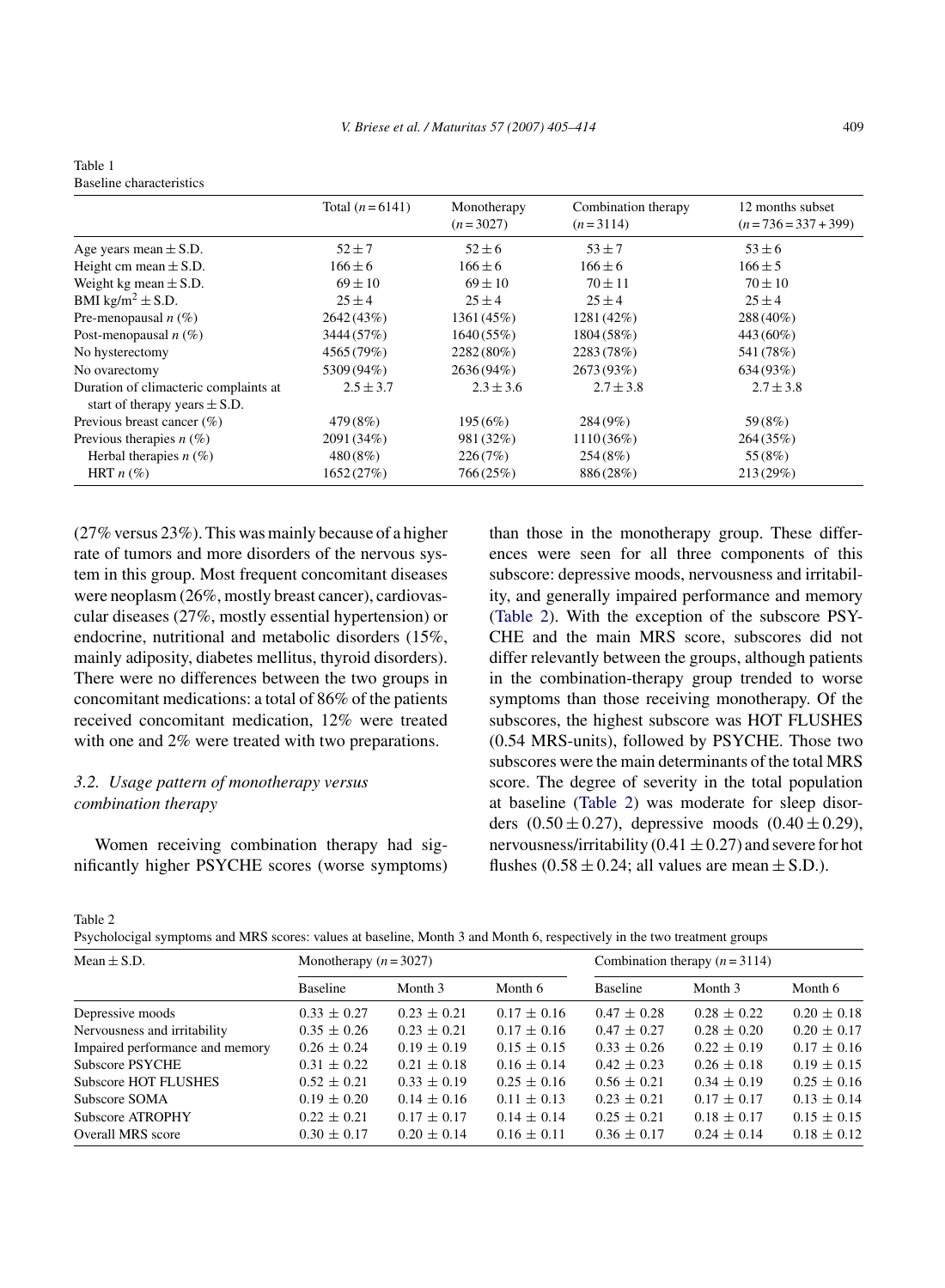# <span id="page-5-0"></span>*3.3. Effectiveness*

The symptom scores improved from baseline with both treatments. The values for the primary effectiveness variable MRS score PSYCHE (the average of the included symptoms) were reduced in the monotherapy population from  $0.31 \pm 0.22$  at baseline by  $-0.10 \pm 0.14$  at Month 3. The reduction was sustained at 6 months  $(-0.15 \pm 0.17)$ . In the combination therapy group, the score was reduced from  $0.42 \pm 0.23$  at baseline by  $-0.16 \pm 0.16$  at Month 3 and by  $-0.23 \pm 0.20$  at Month 6. The changes from baseline on the subscore PSYCHE were greater in the combination therapy group than in the monotherapy group [\(Table 2\).](#page-4-0) Both treatments had effects on all three components of the subscore PSYCHE: depressive moods; nervousness and irritability; and general impairment of performance and memory ([Table 2\)](#page-4-0). Adjusted for the differences in baseline score, the reductions from baseline were still significantly different between both groups (*p* < 0.001; ANCOVA) with the greatest reduction observed with the combination therapy (Fig. 2): from 0.37 (adjusted) at baseline in both groups to 0.24 (95% CI: 0.24–0.25) and 0.23  $(95\% \text{ CI: } 0.22 - 0.23)$  at Month 3 in the monotherapy and combination-therapy group, respectively.

Marked reductions from baseline during the course of the study were also seen with both treatment regimens for the other variables analyzed ([Table 2\).](#page-4-0) With



Fig. 2. Main efficacy variable MRS score PSYCHE at baseline and at Months 3 and 6, respectively, for the two treatment groups. The mean scores adjusted for the multivariate model (covariates: baseline score, menopause status, anti-estrogen therapy, HRT in the last 3 months, propensity score) are displayed. Standard errors are  $\leq 0.01$ . HP = ethanolic extract of *Hypericum perforatum* (St. John's wort); iCR = isopropanolic extract of *Cimicifuga racemosa* (Black cohosh).

both treatments, the greatest effects were observed on vasomotor complaints, e.g. hot flushes, and night sweats. For all variables, the treatment effects were already evident at Month 3 and increased even further until Month 6. The profile of effectiveness differed between the two treatment groups. The greater effectiveness of the combination therapy on the MRS subscore "PSYCHE" was relevant in terms of Cohen's *D* (threshold of relevance  $= 0.2$ ). This resulted in a relevant difference also in the total MRS-score and was driven by greater effects on the items depressive mood swings and nervousness/irritability (Fig. 3).



Fig. 3. Profile of effectiveness. Cohen's *D* values of the differences of the MRS scores at baseline and at Month 3 are displayed. 95%-confidence intervals (error bars) of Cohen's *D* excluding 0.2 denote a relevant significant group difference. iCR = isopropanolic extract of *C. racemosa* (Black cohosh); HP = ethanolic extract of *H. perforatum* (St. John's wort).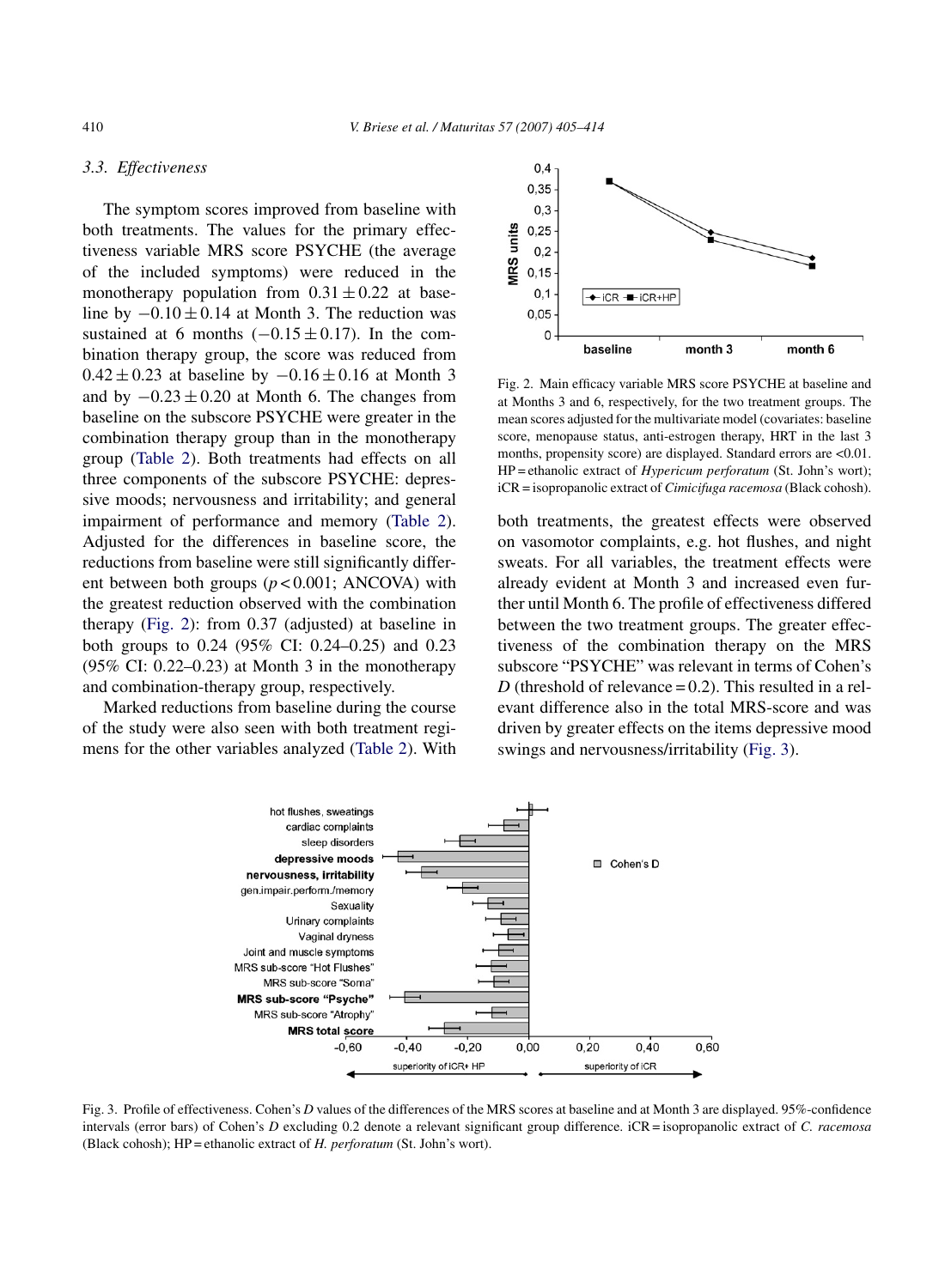

Fig. 4. Overall MRS score at baseline and at Months 3, 6 and 12 for the subset of patients followed-up for 12 months (*n* = 736). Standard errors are  $< 0.01$ .

The changes from baseline with both therapies were maintained in the subset of patients for which longterm data for a period of 12 months were available (Fig. 4). For the total score as well as for most subscores, there was a slight further improvement between Months 6 and 12 and the magnitudes of the reductions in the different scores were similar to those in the main study, i.e., greatest effects on the MRS total score and on the subscores PSYCHE and HOT FLUSHES.

The clinical global impression of improvement (CGI-2) showed a continual improvement during the 6 months of observation, with a major effect of the therapies already evident at 3 months further increasing until 6 months. In the monotherapy group, 59% at Month 3 and 77% at Month 6 reported that their symptoms had improved much or very much. Of subjects receiving combination therapy, 64% at Month 3 and 90% at Month 6 reported that their symptoms had improved much or very much. Only 1% of subjects in any group at Months 3 and 6 reported a score of 5 (slight worsening). A similar picture was seen in the group of patients for which data were available at 12 months, of whom 96% reported improvements and only 2% reported a slight worsening of symptoms.

As anti-estrogen therapy might induce menopauselike symptoms, such therapy was one of the pre-defined confounders in the test model. A subgroup analysis was conducted in this group of patients  $(n=286)$ . These patients also benefited from the *cimicifuga*-based therapies, but the baseline-adjusted overall MRS score decreased less than in the overall population (−0.09 MRS-units and −0.15 MRS-units at Months 3 and 6 in contrast to  $-0.11$  and  $-0.16$  MRS-units).

Another exploratory analysis was conducted on the possible influence of recent hormone replacement therapy (HRT) on the effects of the herbal treatments. A total of 486 participants had received such therapy during week −12 to week −5 before participation in the study. Recent withdrawal of HRT impaired the effectiveness of the *cimicifuga*-based therapies: in these patients the change in the baseline-adjusted overall MRS score was−0.09 and−0.14 MRS-units at Months 3 and 6 in contrast to −0.11 and −0.16 MRS-units in patients who had stopped HRT more than 3 months before baseline.

Because of a low rate of returned self-assessment forms (evaluable forms were returned by 20–25% of patients) there was no analysis conducted on selfreported effectiveness of the preparations.

#### *3.4. Tolerability*

There were very few possibly treatment-related AEs with both therapies, all non-serious. The overall rate of AEs was 2.2% (138 cases) and the rate of possibly treatment-related AEs was 0.16% or 10 cases. Seven of these cases occurred in the monotherapy group (0.23%) and three in the combination group  $(0.1\%)$ . Overall, 4 patients  $(0.07\%)$  reported gastrointestinal complaints. Climacteric complaints were recorded as adverse event in 2 patients (0.03%). Skin complaints occurred in 2 patients in the combination group (0.06%). Additionally, 1 case of allergic conjunctivitis and 1 reported bleeding of an uterine myomatosis were recorded. No case of liver dysfunction was reported.

Overall tolerability, whether assessed by the investigator or by the patients, was rated as 'Excellent' or 'Good' in >90% of all cases during the 6 months of the study. At the end of the extension period, 98% of participants and gynecologists alike rated the tolerability as 'Excellent' or 'Good'. There were no notable differences between the patient-assessed and physician-assessed tolerabilities.

The safety profile in the 736 subjects followed for 12 months was similarly favorable. Only two AEs occurred between Months 6 and 12. Of these, only one (gastrointestinal complaints) was considered possibly drug-related.

Compliance, rated by the gynecologist, was very good in both groups. More than 97% of patients com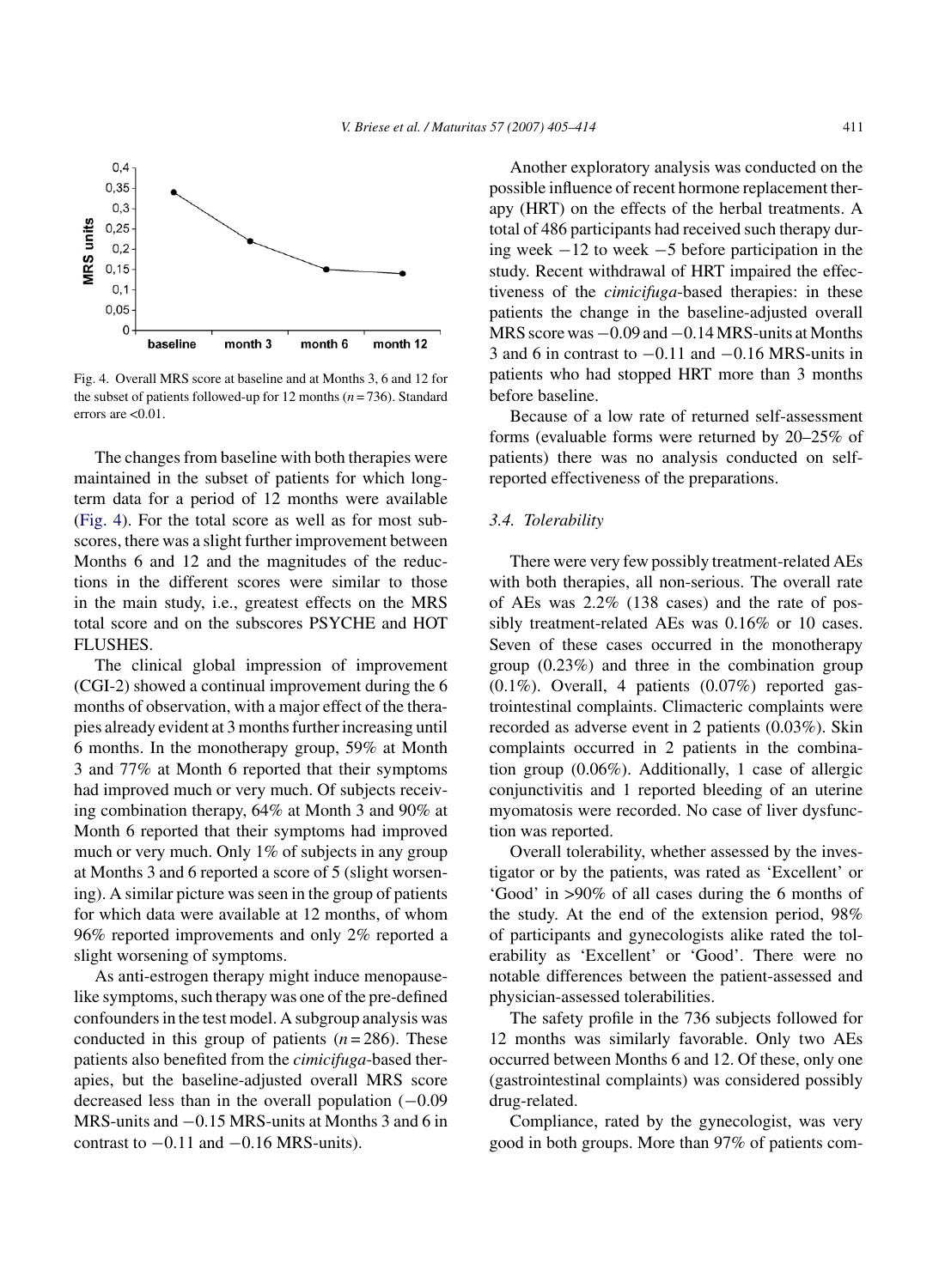plied with the treatment scheme to >75% during the 6 months of observations. The rates of non-compliance with the combination therapy were slightly lower than those in the monotherapy group (2% versus 3%). The compliance rate for the population in the extension study was similarly high: 98.6% complied to >75% with the treatment scheme with no differences between the two therapies.

# **4. Discussion**

The risks associated with hormone replacement therapy (HRT) demonstrated by the Women's Health Initiative Study in 2002 [\[7\]](#page-9-0) highlighted the need for a differentiated approach to the management of menopausal symptoms [\[21\].](#page-9-0) The data presented here, from a large-scale observational study, provide information on prescription patterns, long-term effectiveness and tolerability of two herbal preparations based on Black cohosh (*C. racemosa*) across a wide range of menopausal patient types in everyday clinical settings in >6000 patients. As the main difference between the two preparations used in the study was the presence of St. John's Wort in Remifemin® plus, it was expected that the main differences in outcomes would be seen on psychological variables. The results indicate clinically relevant benefits from both remedies as they are used in day-to-day management of menopausal symptoms and support the efficacy reported from the somewhat artificial situations of controlled clinical trials.

The isopropanolic *C. racemosa* extract iCR, the active constituent in Remifemin® and Remifemin® plus, is the most thoroughly researched Black-cohoshbased preparation available for the treatment of menopausal symptoms, and is also the basis for the recognition of research on Black cohosh by the American Herbal Pharmacopoeia [\[10\],](#page-9-0) World Health Organization and others. There is a large and growing body of data on Black cohosh-based therapies: clinical efficacy and tolerability have been shown in randomized placebo-controlled trials [\[e.g. 13,14,22\]](#page-9-0) and there is a mechanistic rationale for the pharmacodynamic effects based on the bioactive properties of certain Black cohosh constituents observed under controlled laboratory conditions [\[8–10\].](#page-9-0) In the current study, beyond verifying the effects in a large patients

sample and showing that the effectiveness and tolerability profiles were maintained over the longer term of 6 and 12 months, we could show that the preparations are used differently depending on patient characteristics. The differences in baseline characteristics of the two treatment groups indicate a differentiated usage pattern of Black cohosh-based preparations. Patients receiving combination therapy with *Hypericum* had higher (worse) scores of psychological symptoms (depressive mood swings, nervousness/irritability) than patients prescribed monotherapy. The choice of therapy in each individual case was at the discretion of the prescribing physician.

There were no remarkable differences in patient characteristics between the groups. The complaints were mostly mild to moderate and it is notable that the MRS score in the study sample was very similar to that in a recent large-scale study on oral hormone replacement therapy in more than 10,000 women [\[15\],](#page-9-0) where the baseline total MRS score was  $0.30 \pm 0.17$  compared with  $0.30 \pm 0.17$  (monotherapy) and  $0.36 \pm 0.17$  (combination therapy) in the current study population. The main symptoms were the same in both studies: hot flushes, sleep disorders, nervousness and depressive mood, all with a moderate severity.

Depressive mood swings are frequently reported during the menopausal transition. After completion of menopause, these symptoms appear in 23–34% [\[23\]. T](#page-9-0)he primary effectiveness variable was the MRSsubscore PSYCHE assessed at Month 3. This has been the most frequent duration of randomized controlled trials investigating efficacy in menopausal symptoms. We observed a 0.1 unit reduction in the MRS total score. Although not a large absolute reduction, it represents a 33% relative reduction after 3 months and a 50% relative reduction after 6 months. This 0.1 unit reduction could also mean a change in individual perception of severity from "severe" to "moderate" or from "moderate" to "mild" [\[15\].](#page-9-0)

The greater changes from baseline in the subscore PSYCHE with the combination therapy remained significant when the groups were adjusted for differences at baseline, which supports the notion of additional anti-depressive effect from the *Hypericum* component of the therapy. However, it is notable that MRS scores related to depression were reduced in both treatment groups and thus the effects cannot be attributed to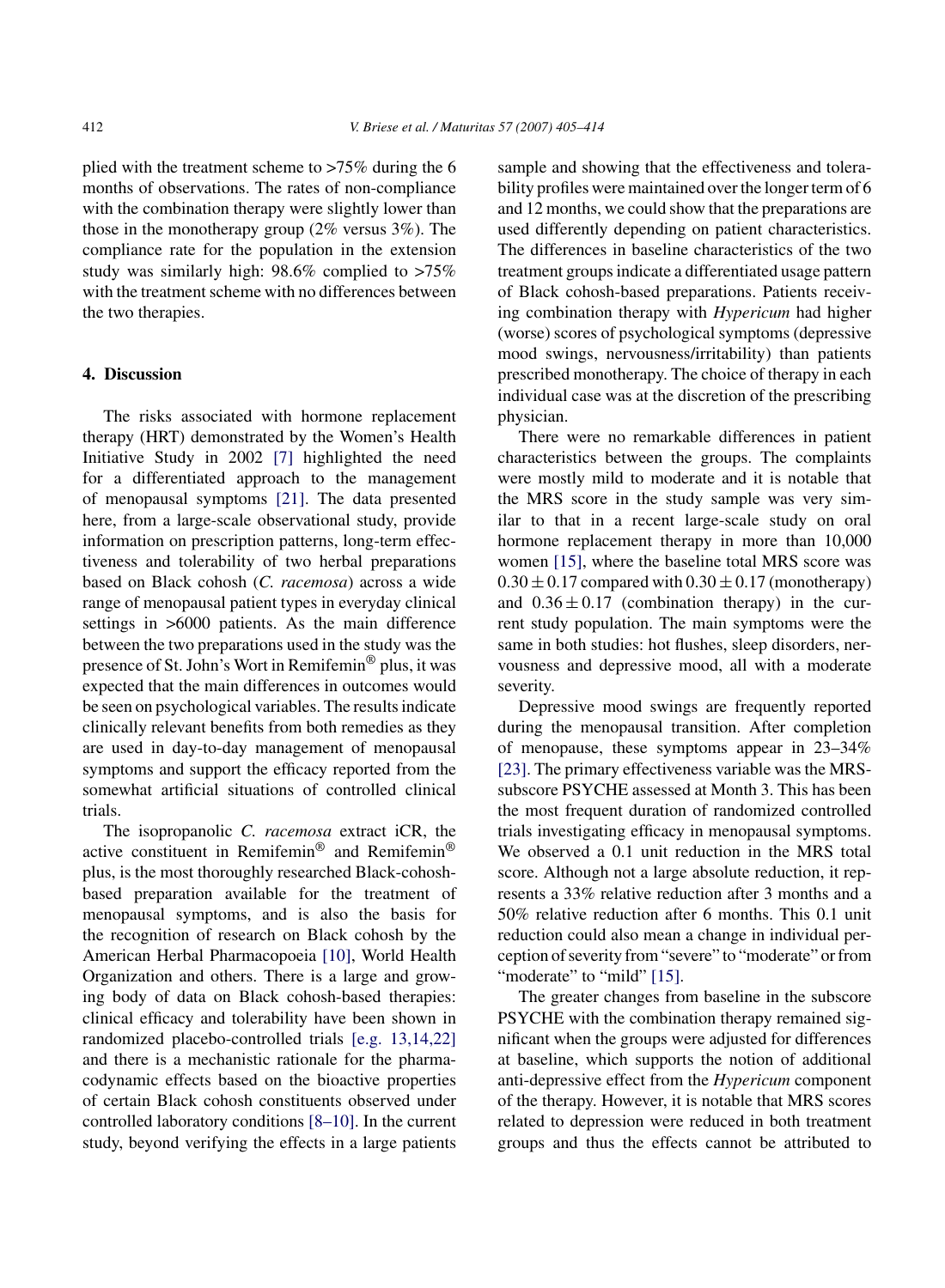*Hypericum* alone. The between-group difference of 0.018 MRS-units is clinically relevant as it represents a 50% add-on effectiveness to what is achieved by either Black cohosh alone (0.03–0.05 MRS-units better than placebo) or HRT (0.036 MRS-units greater than placebo) [\[13,22\]. T](#page-9-0)here are preliminary data from clinical studies indicating antidepressant action of Black cohosh extract[\[24\]](#page-9-0) and extracts of the rhizome of Black cohosh have been demonstrated to bind to serotonin and dopamine receptors [\[25\].](#page-9-0)

On the other scores evaluated, both treatments were similarly efficacious and the effects were sustained over the course of the 6-month observation period as well as in the smaller subset of subjects followed for 12 months. Herbal therapies often need time to develop their full effect [\[14\]. F](#page-9-0)or individual scores as well as for the overall assessment of effectiveness, benefits were evident at 3 months and increased slightly with time to Month 6. This time-dependent effect was observed consistently for the different variables.

Overall, the tolerability profile of both medications were highly satisfactory. As with most medications, there is a relative lack of long-term data on safety from menopausal therapies. This is unfortunate, since these medications are frequently administered for long time periods. The severity of menopausal symptoms frequently increases during the late menopausal transition stage and may remain for an extended time after menopause although for how long is at present unclear [\[21,26\].](#page-9-0) Available data from earlier studies indicate that preparations based on Black cohosh extracts are well tolerated and that any adverse drug reactions are mild and reversible [\[13,14,27,28\].](#page-9-0) This was confirmed in the current large patient groups, both in the short and the long term. Total rates of AEs, whether considered treatment-related or not, were 2.2%, which is in the range usually seen with placebo and lower than that reported from randomized studies [\[14\].](#page-9-0) It should be pointed out that this was an observational study and under-reporting may be a partial reason for the low rates of AEs compared with randomized controlled trials. Still, the results are in agreement with what is known about the good tolerability of the preparations used in this investigation.

The *Hypericum* doses in the combination preparation have an established record of use [\[29\]](#page-9-0) and the data presented here confirm the appropriateness of the doses, as there were no differences in side-effect profiles between the two treatments.

Moreover, the good tolerability was reflected in the high rates of patient satisfaction and compliance. It is unlikely that any treatment for non-life-threatening diseases would achieve long-term compliance rates >95% at both 6 months and 12 months if there had been any notable side effects. Although there is likely to be a certain selection bias in the data at 12 months, as less satisfied patients would be more reluctant to remain in therapy than those who benefited from treatment, the tolerability scores and compliance in the extension study were of the same magnitudes as the scores in the main trial.

Some shortcomings of the study should be acknowledged. As this was an active-controlled, observational study, the data are not placebo adjusted. Although the efficacy of both medications has been established in placebo-controlled trials, the reliability of direct comparisons between our results and those reported elsewhere is limited. Observational, open studies run the risk of between-group differences and observer bias; however, several facts lend confidence to the outcomes: the large numbers of centers (1287) and patients (6141) in the current study, together with the similar baseline characteristics in both groups in most parameters, adjustment for baseline MRS-score and other baseline characteristics by ANCOVA, and use of PS as appropriate method instead of randomization. Propensity score has been used frequently in observational studies such as a recent trial in heart failure [\[30\]](#page-9-0) and is accepted as a substitute for randomization [\[18\]. W](#page-9-0)ith all these safeguards, it is unlikely that selection and evaluation biases in single centers had a significant impact on the overall results.

In summary, the results from this large-scale trial performed in everyday clinical practice support the effectiveness and tolerability profiles of Black cohoshbased preparations for the symptomatic treatment of menopausal complaints using Black cohosh for relief of neurovegetative symptoms or a combination of Black cohosh and St. John's wort in patients with pronounced psychological symptoms such as nervousness/irritability and depressive mood swings. This surveillance study complements the data from recent randomized clinical trails [\[13,14\]](#page-9-0) and adds to our knowledge of the use and effectiveness of Black cohosh in women with climacteric complaints.